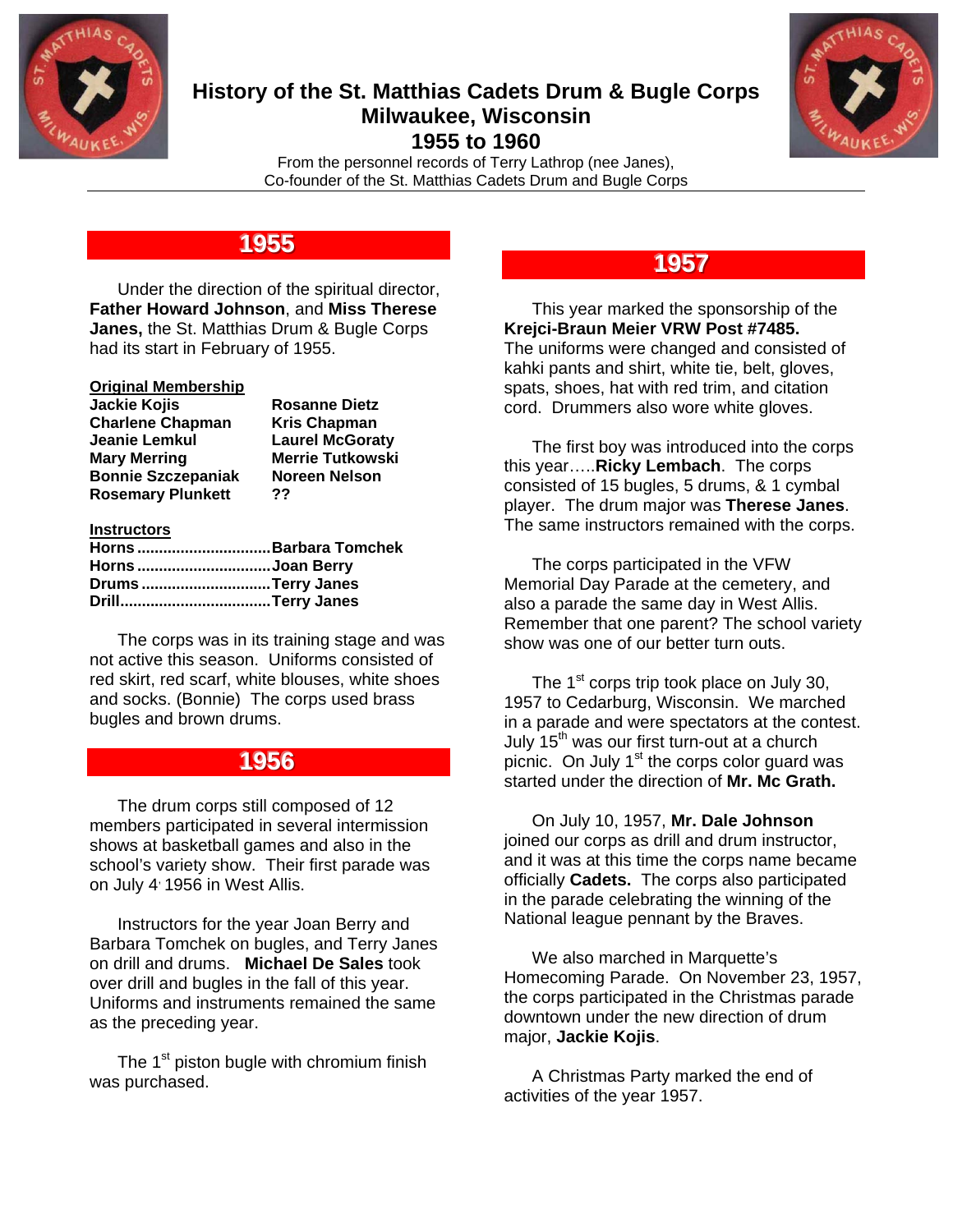## **11995588**

#### **Instructors For This Year**

|                            | Baritone Horns Gene Pawlowski |
|----------------------------|-------------------------------|
| Soprano Horns Gene Schmidt |                               |
| Drums Dale Johnson         |                               |
|                            |                               |

**Drum Major...................... Jackie Kojis** 

**Spiritual Director ............ Fr. Paul Daniels** 

#### **New Uniforms This Year**

Red corps jackets and black pants, white bucks, white socks, and hats white with red trim.

April 27 – Played in its first standstill in Kenosha placing  $2^{nd}$  in the Jr. B Division,

May 30 – Played in the cemetery and in a parade in West Allis.

On June 28 – Invited to play in a annual parade contest in **Plymouth, WI** by Fr. Johnson.

July 4 – Played at the Jefferson School Park Parade.

July 12 – Participated in its first field contest in **Madison, WI.** The corps placed  $7<sup>th</sup>$  out of 8 corps. We thought you would like to hear a recording of the corps this year. (Mr. Johnson's tape recording.)

July  $26$  – Entered in the 15<sup>th</sup> Annual South Milwaukee Spectacle of Music placing  $9<sup>th</sup>$  out of 11.

#### **Parents Club officially started in July Noreen Marshall ............. President Mr. Lembach ................... Vice President Mrs. Schmid .................... Secretary-Treasurer**

August 2 – Performed at the church picnic and the **Knights of Columbus** picnic at Greenfield Park.

August 14 – Played for the departure of Pastor Father Krieg who was leaving for Europe. *Remember that Father?*

August 28 – Held its first dance to raise money, which was a huge success.

September 1 – Last contest of 1958 in **Janesville, WI** placing 6<sup>th</sup> out of 9 corps.

September 14 – An exhibition was put on for the **Kiawanis Club Charity Football** game.

September 30 – The **Milwaukee Braves** won the pennant and the corps played in the celebration parade downtown.

November – A quintet of five girls went to Wisconsin Rapids and got  $4<sup>th</sup>$  place and

#### brought home our first trophy "Veronica". **Barbara Lembach Cathy Kasprzak Kris Chapman Bonnie Szczepaniak**

December – The corps again participated in the Christmas Parade downtown.

The season's activities were again ended with a Christmas Party this year held at Mitchell Park.

### **11995599**

#### **New Uniforms**

The corps came out in new uniforms this year and began their season with the concert play for the award night in St. Matthias Hall.

They really looked sharp with the red satin blouses with white and black stripe, black pants, black shakos with white plumes, white cumberbuns, and white buck shoes.

Drum Major and Color Guard Sargeant wore a white blouse with red and black stripe, white circular skirt, red sashes and plumes, and red cumberbuns, with white boots. (////Cathy).

May 16 – Played at the standstill in Kenosha placing  $2^{nd}$  place in the B Division.

May 30 – Marched in the Memorial Day parade in the cemetery, West Allis parade and the downtown parade.

June 21 – Sponsored our first ice cream social where other corps around Milwaukee were invited to put on a show for entertainment.

June – **Bob Kohn** joined the staff instructors during this month.

June 27 – Participated in the VFW State Convention in Wausau placing  $3<sup>rd</sup>$  out of 4 in the JR. Closed Division. It was the first overnight turnout for the corps.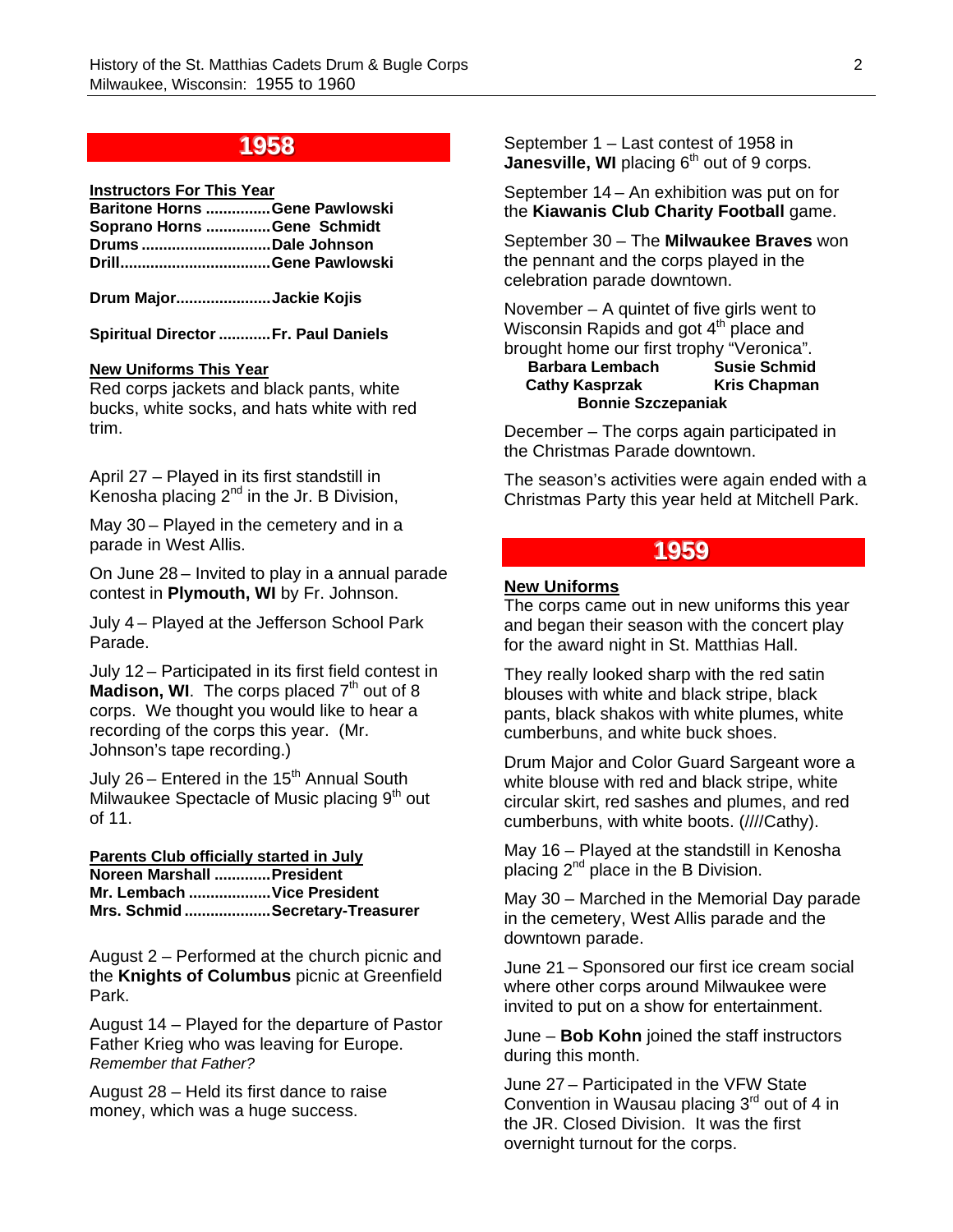June 28 – Participated in contest in **Cedarburg.** We placed last and the color guard placed  $6<sup>th</sup>$ 

July 4 – Parade in West Allis and then an exhibition in the **State Fair Park**.

July 11 – Contest in **Madison, WI** and we placed 3rd out of 4 corps.

July 12 – Participated in the parade for the opening of the seaway and at the St. Matthias picnic.

July 18 – **Kenosha American Legion** State Contest was held and the corps placed  $7<sup>th</sup>$  out of 8 corps with a score of 69.30.

July 19 – Parade in Kenosha.

July 25 – Contest in **South Milwaukee** where we placed  $7<sup>th</sup>$  out of 10.

July 26 – Parade contest was held at Howards Grove and the corps received their **first trophy** "Rodney" for 3<sup>rd</sup> place.

August 9 – Participated in the parade in **Mukwonago** Community Picnic. Placed 2nd out of 3 beating the Militaires, and an exhibition was put on later.

August 15 – At **Chicago Riverview Park** we received a score of 97.6 and an appearance plaque.

August 19 – Put on an exhibition at the **Racine Boy Scouts Ice Cream Social.** 

August 20 – Parade for the premier performance of **"Windjammer".**

August 21 – Marched in the **Circus Parade** in West Allis for opening of Fair Week.

September 7 – Played in a parade in **Fort Atkinson**, with an exhibition afterward.

September – **Jan Krueger** replaced Gene Pawlowski as drill instructor, and **Carol Kulpa** replaced Gene Schmidt as bugle instructor.

September 12 – Went into Class A competition in Gurnee, IL and placed  $4<sup>th</sup>$  with a score of 68.2. **The corps put on the best performance of the season.** (Corps recording)

September 13 – Played at a halftime show at the **Kiwanis Club Charity Football Game**.

September 18 – Parade for the street opening

September 19 – First pictures taken and first banquet.

September 20 – Contest held in **Rockford, Ill.**  (Known as Lost Island) in which the corps placed  $7<sup>th</sup>$  out of 8 corps in the sand.

October 21 – Exhibition at the St. Matthias Homecoming.

October 31 – Annual **Marquette Homecoming**  Parade was held and we placed 2<sup>nd</sup>.

Quintet of 5-6 girls made their fist appearance of the season at the **Starlight Banquet** placing 1<sup>st</sup> in both preliminary and final contest with the trophy "Caroline."

November 8 & 9 – **Badgerland Convention** in Menominee, MI. The quintet placed  $2^{nd}$  out of 4. Funny, this also marked the date of a raise in commission of the Wisconsin State Patrol.

December – two Christmas parades. During this time, **Jim Berry** joined our corps as drum instructor.

Once again the corps had a Christmas Party at Mitchell Park to end activities of the season.

### **11996600**

#### January

Herb Lathrop became color guard instructor

February 13 – Small Corps Contest

March12 – New flags and new appointment of Asst. Color Guard Sgt. **Toni Konkel**

March 28 – Quintet won  $1<sup>st</sup>$  Place – "Sharlie"

April 9 – Quintet won –  $5<sup>th</sup>$  Place

May 14 – First Parade in Cudahy, Drum Major **Tom Karlovich**

May 21 – Parade Downtown, Drum Major **Kris Chapman** 

May 28 – Standstill – Took first place Drum Major **Carol Kulpa**

May 30 – Memorial Day Parade in Cemetery, West Allis, and Downtown

June 2 – Drummers receive new drums

June 5 – Ice Cream Social at St. Matthias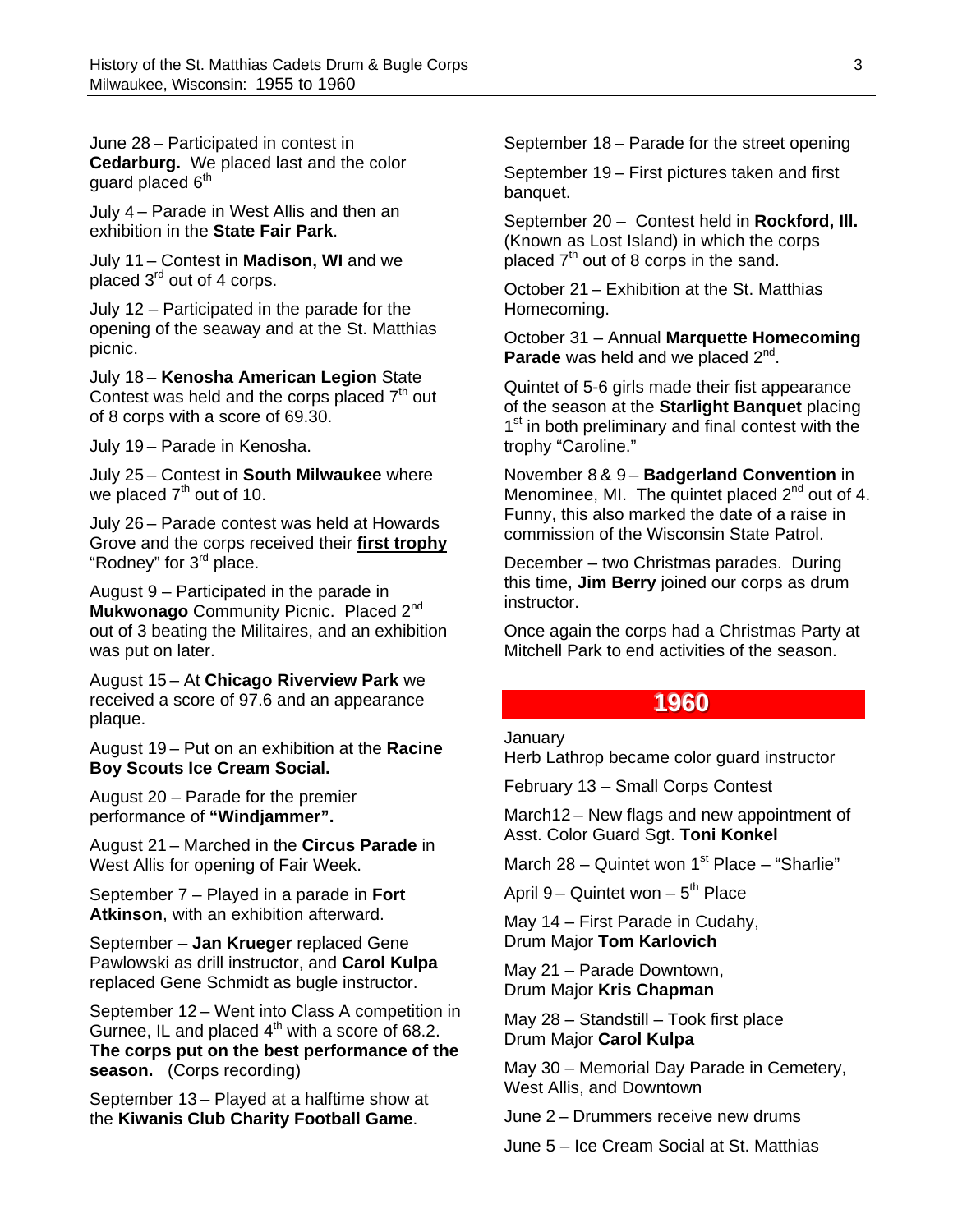June 14 – Inter-city contest – First Field Contest  $-1<sup>st</sup>$  Place "Angel"

June 18 – **Kenosha** – 1<sup>st</sup> Place in contest and parade past reviewing stand **"Jan and Jackie"**

June 19 – **Wisconsin Rapids** – 3rd Place out of 4 corps

June 25 - Madison VFW Contest - 1<sup>st</sup> Place "Bourbon Bill"

June 26 – **Cedarburg** –  $7<sup>th</sup>$  Place

July  $3 -$ **East Troy**  $- 1<sup>st</sup>$  Place

July 4 – Racine & Hales Corners Parades and **Exhibitions** 

July 12 – Inter City Contest –  $2^{nd}$  Place

July 23 - South Milwaukee 1<sup>st</sup> Place "Terry"

July 31 – Woodstock Parade Pat Kojis Drum Major (acting)

August 3 – Racine Ice Cream Social

August 6 – Sheboygan Parade Contest

August 7 – Mukwonago Parade Contest

August 14 – Kilties Ice Cream Social, **Exhibition** 

August 18 – Exhibition at Riverbend Shopping **Center** 

August 19 – Chicago, Ill, CWV. Parade and we placed 2<sup>nd</sup> out of 11 "Glen"

August 20 – Gurnee, Placed  $2^{nd}$  – "Bobbie" M&M Trophy  $1<sup>st</sup>$  place – Bugle Trophy  $1<sup>st</sup>$  Place August 21-25 – VFW. National Contest – Detroit MI. 5 Mercy Girls accompanied us.

August 22 – Madison Heights – Last Place

August 23 – Parade – Detroit, MI

August 24 – Contest -- placed  $17<sup>th</sup>$  out of 23

August 25 – Return home

August 27 – Parade in Brookfield

August 28 – St. Albert's Parade, Mercy Exhibition for Field Day

September 4 – Riverview, Brookfield Parade

September 5 – Fort Atkinson Parade Contest – 1<sup>st</sup> Place in music marching units

September 18 – Our Lady of Pompeii Church Parade. **Herb Lathrop** became Asst Executive Director

September 24 – Corps Banquet

**And so St. Matthias Cadets, we have brought out our treasures and relived some of our most memorable days. To all of those who have played such a vital role in our corps and parents club…..We can never be able to properly express our thanks. But I know you will always be remembered in the hearts and minds of the St. Matthias Cadets.** 

 **From Terry (Janes) Lathrop**